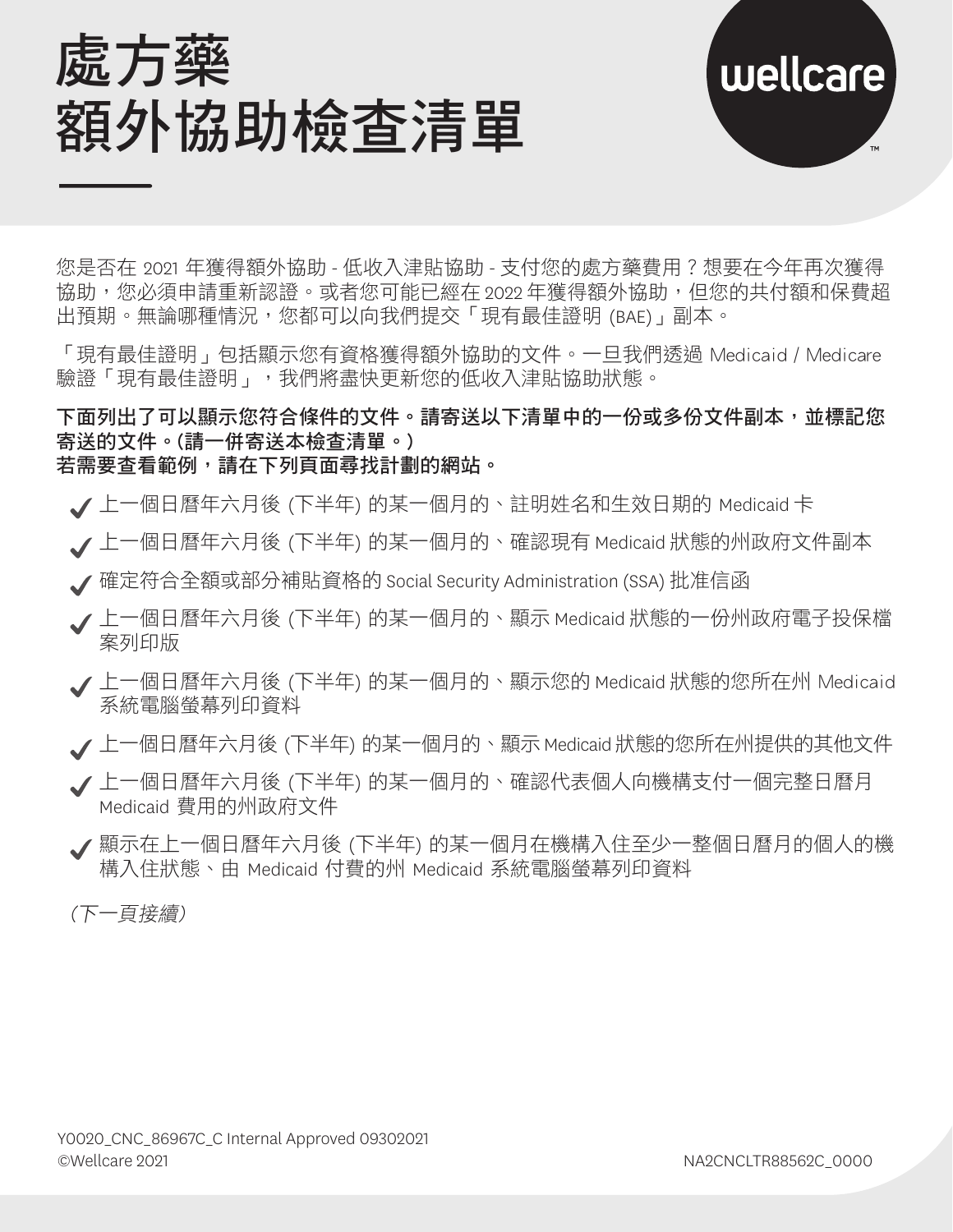- 顯示在上一個日曆年六月後 (下半年) 的某一個月 Medicaid 支付了一整個日曆月費用的機 構匯款單據
- 來自 Social Security 顯示您接收補充社會安全收入 (SSI) 的信函
- 由被視為合格的人提交的申請,其中含有「…自動符合「額外協助」的資格」的確認內容
- 一份由州政府簽發的、註明受益人姓名以及獲得 HCBS (基於家庭和社區的服務) 資格日期 (此日期要在上一個日曆年六月後 (下半年) 的某一個月內) 的行動通知、決定通知或投保通知
- 一份經州政府批准的、註明受益人姓名及生效日期 (此日期開始於上一個日曆年六月後 (下半年) 的某一個月) 的 HCBS 服務計劃
- 由州政府簽發的、註明受益人姓名及生效日期 (此日期開始於上一個日曆年六月後 (下半年) 的某一個月) 的 HCBS 事先授權批准函
- 由州政府在上一個日曆年六月後 (下半年) 的某一個月提供的、顯示 HCBS 資格狀態的其他 文件;或
- 一份由州政府簽發的、匯款通知之類的確認 HCBS 付款的、註明受益人姓名及 HCBS 日期 的文件



如需了解更多資訊,請瀏覽「Medicare 與您」出版物網站: **<https://www.medicare.gov/Pubs/pdf/10050-Medicare-and-You.pdf>** 

或者,使用以下連結查看 CMS 的 BAE 頁面:

**[https://www.cms.gov/Medicare/Prescription-Drug-Coverage/](https://www.cms.gov/Medicare/Prescription-Drug-Coverage/PrescriptionDrugCovContra/Best_Available_Evidence_Policy.html) [PrescriptionDrugCovContra/Best\\_Available\\_Evidence\\_Policy.html](https://www.cms.gov/Medicare/Prescription-Drug-Coverage/PrescriptionDrugCovContra/Best_Available_Evidence_Policy.html)**



如果您有任何問題,或需要提交文件方面的協助,請撥打下頁所列的 會員服務部免付費專線,了解您所在的州和計劃: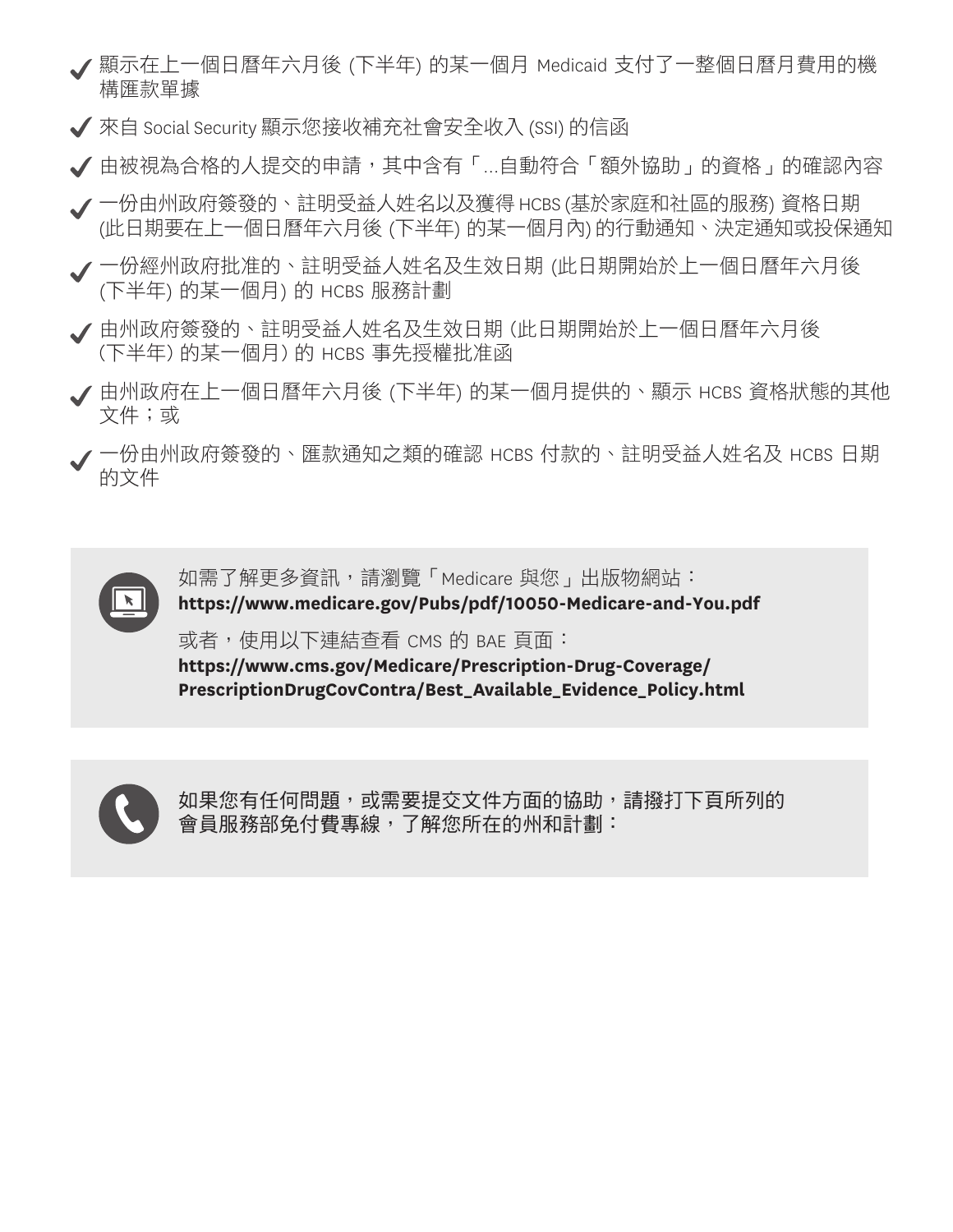

#### **ARKANSAS**

- $H$  HMO  $\cdot$  HMO D-SNP
- **1-855-565-9518**
- 或造訪 **<www.wellcare.com/allwellAR>**

### **ARIZONA**

- HMO、HMO C-SNP、HMO D-SNP
- **1-800-977-7522**
- 或造訪 **<www.wellcare.com/allwellAZ>**

# **CALIFORNIA**

- $\blacksquare$  HMO  $\cdot$  HMO C-SNP  $\cdot$  HMO D-SNP  $\cdot$  PPO
- **1-800-275-4737**
- 或造訪 **<www.wellcare.com/healthnetCA>**

# **FLORIDA**

- $H$  HMO D-SNP
- **1-877-935-8022**
- 或造訪 **<www.wellcare.com/allwellFL>**

#### **GEORGIA**

- $H$  HMO
- **1-844-890-2326**
- $H$  HMO D-SNP
- **1-877-725-7748**
- 或造訪 **<www.wellcare.com/allwellGA>**

#### **INDIANA**

- **HMO** · PPO
- **1-855-766-1541**
- $H$  HMO D-SNP
- **1-833-202-4704**
- 或造訪 **<www.wellcare.com/allwellIN>**

#### **KANSAS**

- HMO、PPO
- **1-855-565-9519**
- **H** HMO D-SNP
- **1-833-402-6707**
- 或造訪 **<www.wellcare.com/allwellKS>**

#### **LOUISIANA**

- $\blacksquare$  HMO
- **1-855-766-1572**
- **HMO D-SNP**
- **1-833-541-0767**
- 或造訪 **<www.wellcare.com/allwellLA>**

#### **MISSOURI**

- $\blacksquare$  HMO
- **1-855-766-1452**
- **HMO D-SNP**
- **1-833-298-3361**
- 或造訪 **<www.wellcare.com/allwellMO>**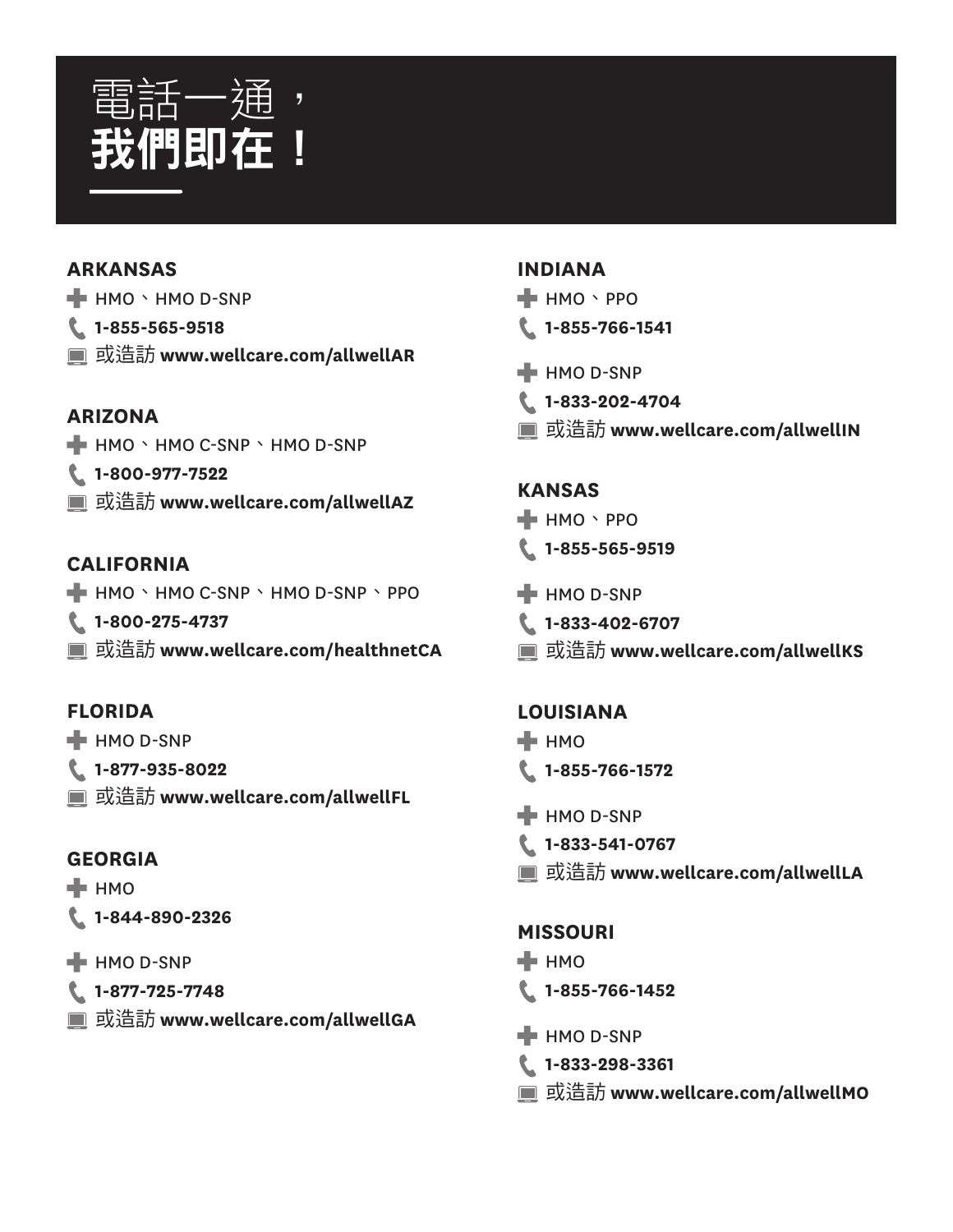#### **MISSISSIPPI**

 $\blacksquare$  HMO

**1-844-786-7711** 

- $H$  HMO D-SNP
- **1-833-260-4124** 或造訪 **<www.wellcare.com/allwellMS>**

### **NEBRASKA**

- HMO、PPO **1-833-542-0693**
- $H$  HMO D-SNP  $\cdot$  PPO D-SNP
- **1-833-853-0864**
- 或造訪 **<www.wellcare.com/NE>**

# **NEVADA**

- HMO、HMO C-SNP、PPO
- **1-833-854-4766**
- $H$  HMO D-SNP
- **1-833-717-0806**
- 或造訪 **<www.wellcare.com/allwellNV>**

# **NEW MEXICO**

- HMO、PPO
- **1-833-543-0246**
- $H$  HMO D-SNP
- **1-844-810-7965**
- 或造訪 **<www.wellcare.com/allwellNM>**

# **NEW YORK**

- HMO、HMO-POS、HMO D-SNP
- **1-800-247-1447**
- 或浩訪
	- **[www.wellcare.com/fdelisNY](www.wellcare.com/fidelisNY)**

# **OHIO**

- **H** HMO · PPO
- **1-855-766-1851**
- $H$  HMO D-SNP
- **1-866-389-7690**
- 或造訪 **<www.wellcare.com/allwellOH>**

### **OKLAHOMA**

- **HMO** · PPO
- **1-833-853-0865**
- **HMO D-SNP**
- **1-833-853-0866**
- 或造訪 **<www.wellcare.com/OK>**

# **OREGON**

- HMO、PPO
- **1-844-582-5177**
- 或造訪 **<www.wellcare.com/healthnetOR>**
- $H$  HMO D-SNP
- **1-844-867-1156**
- 或造訪 **<www.wellcare.com/trilliumOR>**

# **PENNSYLVANIA**

- $\blacksquare$  HMO \ PPO
- **1-855-766-1456**
- **H** HMO D-SNP
- **1-866-330-9368**
- 或造訪 **<www.wellcare.com/allwellPA>**

# **SOUTH CAROLINA**

- $\blacksquare$  HMO  $\cdot$  HMO D-SNP
- **1-855-766-1497**
- 或造訪 **<www.wellcare.com/allwellSC>**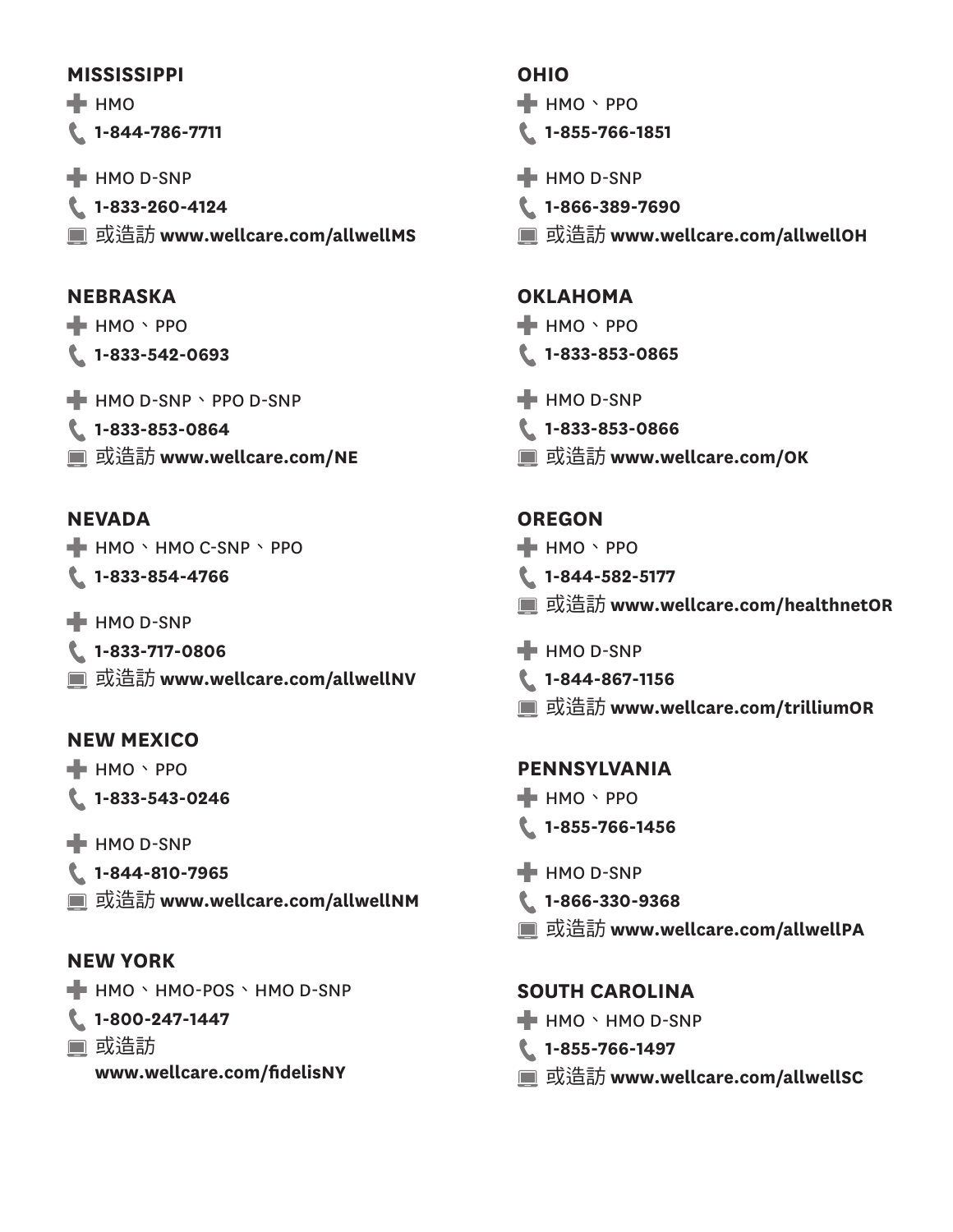#### **TEXAS**

 $H$  HMO

**1-844-796-6811** 

- **HMO D-SNP**
- **1-877-935-8023**
- 或造訪 **<www.wellcare.com/allwellTX>**

### **WASHINGTON**

 $PPO$ 

- **1-844-582-5177**
- 或造訪 **<www.wellcare.com/healthnetOR>**

# 所有州的 **TTY** 號碼為:**711**

服務時間

**情 10 月1日至3 月31日**: 週一至週日,早上8點至晚上8點。

**情 4 月1日至9月30日**: 週一至週五,早上8點至晚上8點。

### **WISCONSIN**

- **HMO D-SNP**
- **1-877-935-8024**
- 或造訪 **<www.wellcare.com/allwellWI>**